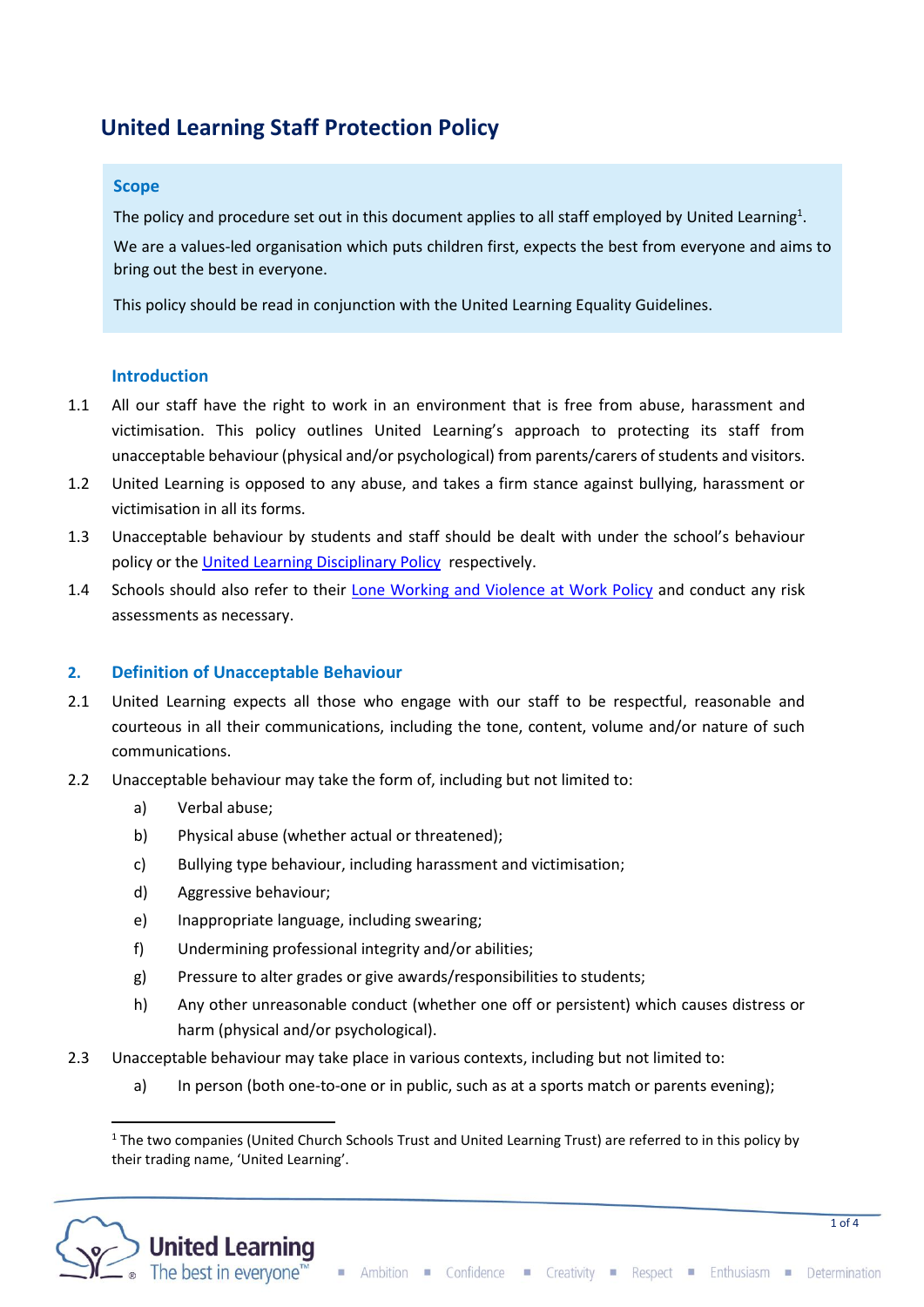- b) On the telephone;
- c) In writing (including emails, texts and Instant Messaging);
- d) Online (including posting malicious comments on websites and social media sites or messaging apps, other acts of "internet trolling", and misuse of images/footage).
- 2.4 Schools should communicate and clearly display to parents/carers and visitors the expectation that all staff should be treated with respect, and that there may be sanctions for breaching this expectation.
- 2.5 United Learning supports staff against unacceptable behaviour and all such behaviour will be responded to appropriately by schools.

## **3. Verbal Abuse**

- 3.1 Verbal Abuse may be defined as "the repeated improper and excessive use of language or tone of voice to humiliate someone, or to undermine someone's dignity" including swearing. Verbal abuse which is related to a protected characteristic, such as race, gender, sexual orientation, disability, faith, or age, may constitute hate speech.
- 3.2 Any member of staff subject to verbal abuse should firstly look to defuse the situation and politely ask the individual to remain calm and ask to discuss the matter (ideally with another member of staff present). Should the abusive behaviour continue, the member of staff should terminate the conversation.
- 3.3 Any member of staff subject to verbal abuse should record the nature of the incident, who was involved, any witnesses and examples of the alleged abuse as soon as possible. The incident should then be raised with the Senior Management Team (see section 7).

#### **4. Correspondence**

4.1 All correspondence that is unacceptable in tone, volume or content must be passed immediately to the relevant member of the Senior Management Team (such as the Headteacher, or Line Manager) at the earliest possible opportunity without replying to the individual.

#### **5. Online Abuse**

- 5.1 Any member of staff who receives inappropriate and abusive contact online e.g. emails, social media, direct messaging, etc. should raise the matter as soon as possible with the relevant member of the Senior Management Team.
- 5.2 Individualsshould not respond to the inappropriate contact and should maintain a record of evidence e.g. frequency and time of contact, screen shots, etc.
- 5.3 Individuals should refer to any Social Media Policy in place at their school or workplace.

#### **6. Vexatious, Malicious, Discriminatory or Defamatory Behaviour**

6.1 United Learning takes very seriously any action (such as by a parent/carer and/or visitor) which, after careful consideration, is deemed vexatious, malicious, discriminatory, defamatory, or which sets out

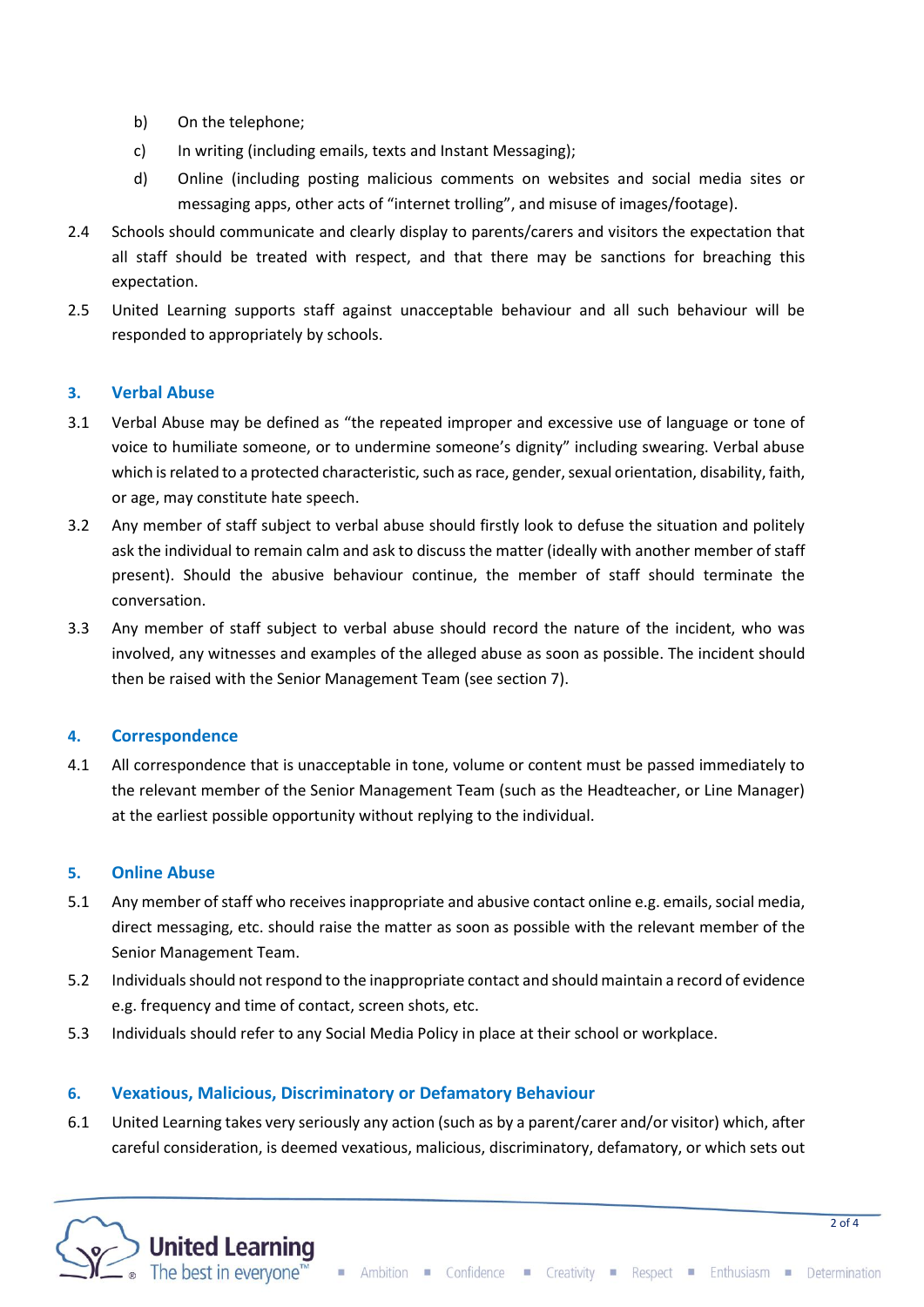to undermine the reputation of United Learning, the School and its staff, and/or which, on the balance of probability, may be found to have been intended to cause upset or distress to a member of staff.

- 6.2 All behaviour deemed vexatious, malicious, discriminatory or defamatory must be reported immediately to the relevant member of the Senior Management Team (Headteacher or Line Manager) at the earliest possible opportunity without discussion with the alleged perpetrator.
- 6.3 The member of staff concerned should provide the relevant member of the Senior Management Team with the evidence (e.g. screenshots from Social Networking sites, notes from the relevant conversation or the email concerned etc.).

# **7. Procedure for Dealing with Unacceptable Behaviour**

- 7.1 All incidents of unacceptable behaviour towards staff must be reported immediately to the relevant member of the Senior Management Team (Headteacher or Line Manager) and be followed up in writing as soon as practical.
- 7.2 If the alleged perpetrator is a visitor to the School, they should be asked to leave the premises immediately and be accompanied off site.
- 7.3 The Headteacher (or Chair of the LGB, as appropriate) will follow up the incident with the parent/carer or visitor involved by phone call or meeting. Appropriate sanctions may be applied and will take into account the severity and frequency of the incident(s).
- 7.4 The police will be involved as necessary to protect staff and others, and/or if an offence has been committed. United Learning will press charges in cases of staff being assaulted.
- 7.5 The member of staff involved will be kept informed during the process, unless this is not appropriate due to confidentiality or may hinder any investigation.
- 7.6 If the member of staff involved is not satisfied with the outcome of this procedure, they have the right to appeal through the United Learning Grievance Procedure.

# **8. Sanctions**

- 8.1 The following sanctions may be applied:
	- a) Warning letters to parents/carers or visitors.
	- b) Permission to attend United Learning and/or School functions may be withdrawn, including (but not limited to):
		- (i) Sports matches.
		- (ii) Cultural activities.
		- (iii) Parent-teacher meetings.
	- c) Restrict all communication with United Learning/the School through a named member of the Senior Management Team.
	- d) Permission to be on United Learning/School premises, or to access online presentations or events, may be withdrawn. For further guidance on controlling access to school premises, please refer to the **DfE Guidance**.